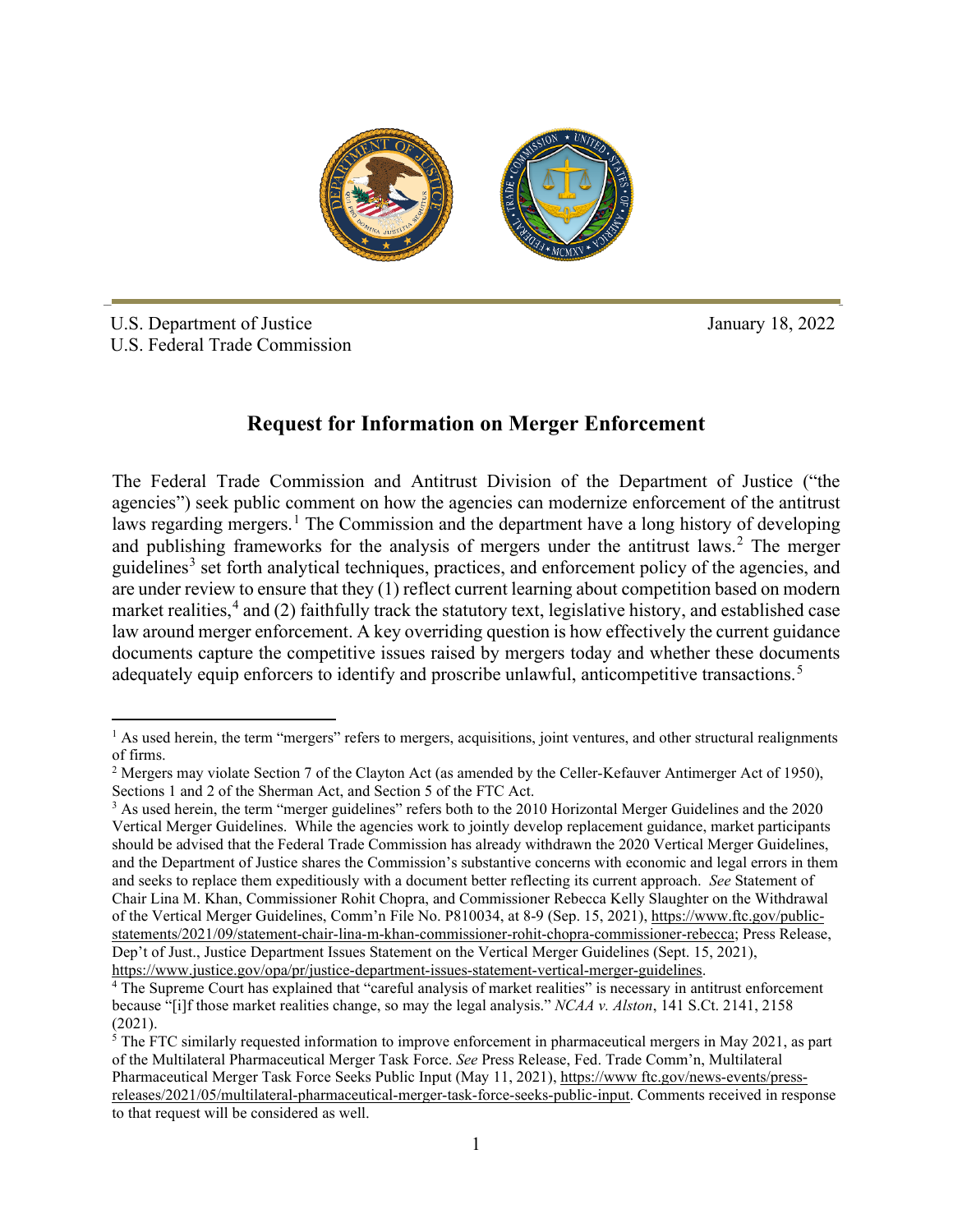In support of this review, the agencies seek new learning related to firm and market behavior and comments on how these advances should inform the guidelines. The agencies are particularly interested in aspects of competition the guidelines may underemphasize or neglect, such as labor market effects and non-price elements of competition like innovation, quality, potential competition, or any "trend toward concentration."<sup>6</sup> Finally, the agencies seek specific examples of mergers that have harmed competition, with descriptions of how the merger harmed competition, including how those mergers made it more difficult for customers, workers, or suppliers to work with the merged firm or competitors of the merged firm or made it more difficult for rivals to compete with the merged firm.

The agencies encourage the public, including market participants, government entities, economists, attorneys, academics, unions, workers, farmers, ranchers, businesses, franchisees, and consumers, to share feedback, evidence, and ideas that will lead to the development of merger enforcement and policy guidance. The agencies invite submissions addressing the following questions:

- 1. Purpose, Harms, and Scope
	- a. Does the analytical framework described in the guidelines properly reflect the text and purpose of the Clayton Act, namely, to prevent mergers and acquisitions whose effect "may be substantially to lessen competition, or to tend to create a monopoly"? Are the guidelines sufficiently clear that mergers may be enjoined when there is sufficient risk that they will substantially lessen competition in any relevant downstream or upstream market? Are they sufficiently clear about the circumstances in which mergers may be enjoined because they tend to create a monopoly?
	- b. What effects should be covered by the term "lessen competition"?
	- c. Do the guidelines sufficiently reflect the Act's concern with mergers that "may" substantially lessen competition?
	- d. Do the guidelines reflect any additional competitive concerns reflected in the statute's prohibition against mergers that "may … tend to create a monopoly"? Is this statutory language directed at preventing monopolies in their incipiency such as through serial acquisitions, including rollups? How should the guidelines address a merger that may tend to create a monopoly? How should the guidelines analyze whether there is a "trend toward concentration in the industry," $\frac{1}{2}$  and what impact should such a trend have on the analysis of an individual transaction?
	- e. Do the guidelines sufficiently reflect the observation that assessing the likely effects of a merger "is not the kind of question which is susceptible of a ready and precise answer in most cases"?<sup>8</sup>
	- f. Are the guidelines sufficiently "alert to the danger of subverting congressional intent by permitting a too-broad economic investigation"?<sup>9</sup>

<sup>6</sup> *See, e.g.*, *Brown Shoe Co. v. United States*, 370 U.S. 294, 316 (1962); *United State v. Baker Hughes*, 908 F.2d 981, 990 (D.C. Cir. 1990), (quoting *United States v. Phil Nat'l Bank*, 374 U.S. 321, 363 (1963)).

<sup>7</sup> *Id*. at 332. 8 *Phil. Nat'l Bank*, 374 U.S. at 362; *see also United States v. Gen. Dynamics Corp*., 415 U.S. 486, 496-7 (1974).

<sup>9</sup> *Phil. Nat'l Bank*, 374 U.S. at 362.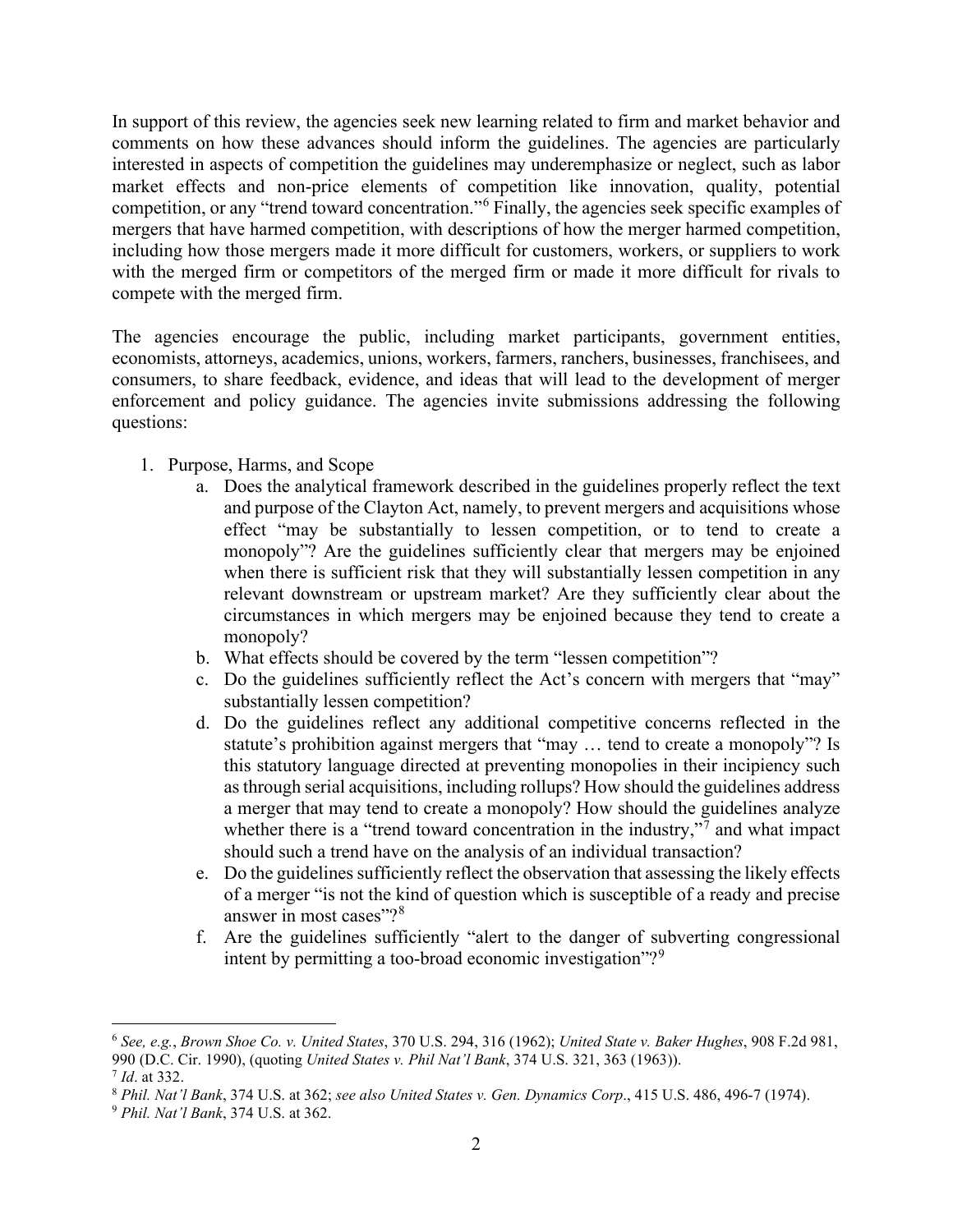- g. Should the guidelines' traditional distinctions between horizontal and vertical mergers be revisited in light of recent economic trends in the modern economy? What aspects of modern market realities may be lost by focusing on these relationships categorically? Should the guidelines address all mergers in a common framework that covers all market relationships relevant to competition? If so, how?
- h. How should the guidelines assess whether a lessening of competition is "substantial"?<sup>10</sup> What factors should be considered in assessing the likelihood and, separately, the magnitude of harms resulting from a merger?
- i. Does the guidelines' framework suggest limiting enforcement to a subset of the mergers that are illegal under controlling case law?
- j. Should the guidelines include more discussion of applicable case law? What lessons from recent enforcement experience should the agencies consider incorporating in the guidelines?
- 2. Types and Sources of Evidence
	- a. Has the guidelines' framework been interpreted unduly narrowly as focusing primarily on the predicted price outcome of a merger? Are there nonprice effects that are not adequately analyzed by analogy to price effects, and how should the guidelines address such effects? What evidence should the guidelines consider in evaluating these effects?
	- b. Has the guidelines' framework made it difficult to identify some mergers that are illegal by focusing on certain types of evidence? For example, should the guidelines make it clearer that the tests for an antitrust market can often be satisfied using direct evidence of likely effects (such as evidence of head-to-head competition between the merging parties) or qualitative evidence about substitution?<sup>11</sup>
	- c. Does the guidelines' framework make it difficult to identify some anticompetitive mergers by overemphasizing predictive quantification techniques? What does contemporary economic learning suggest the role of predictive quantification should be in predicting a transaction's competitive effects?
	- d. Does the guidelines' framework sufficiently capture the range of circumstances in which a merger will likely enhance the ability and/or incentive of the merging parties or other market participants to reduce competition, and the range of evidence that may be relevant to that consideration?
	- e. How frequently have unchallenged mergers or mergers that were subject to remedies resulted in a lessening of competition, and how does that lessening of competition typically manifest? Please identify examples of such mergers. What are the characteristics of those transactions that, if recognized before the merger, would have helped anticipate the adverse outcomes?

<sup>10</sup> *See, e.g.*, *Brown Shoe Co.*, 370 U.S. at 321-22 (noting that while the Clayton Act provides no definition of substantial, "Congress indicated plainly that a merger had to be functionally viewed, in the context of its particular industry.").

<sup>&</sup>lt;sup>11</sup> *Id.* at 325 (identifying "practical indicia" of substitutability).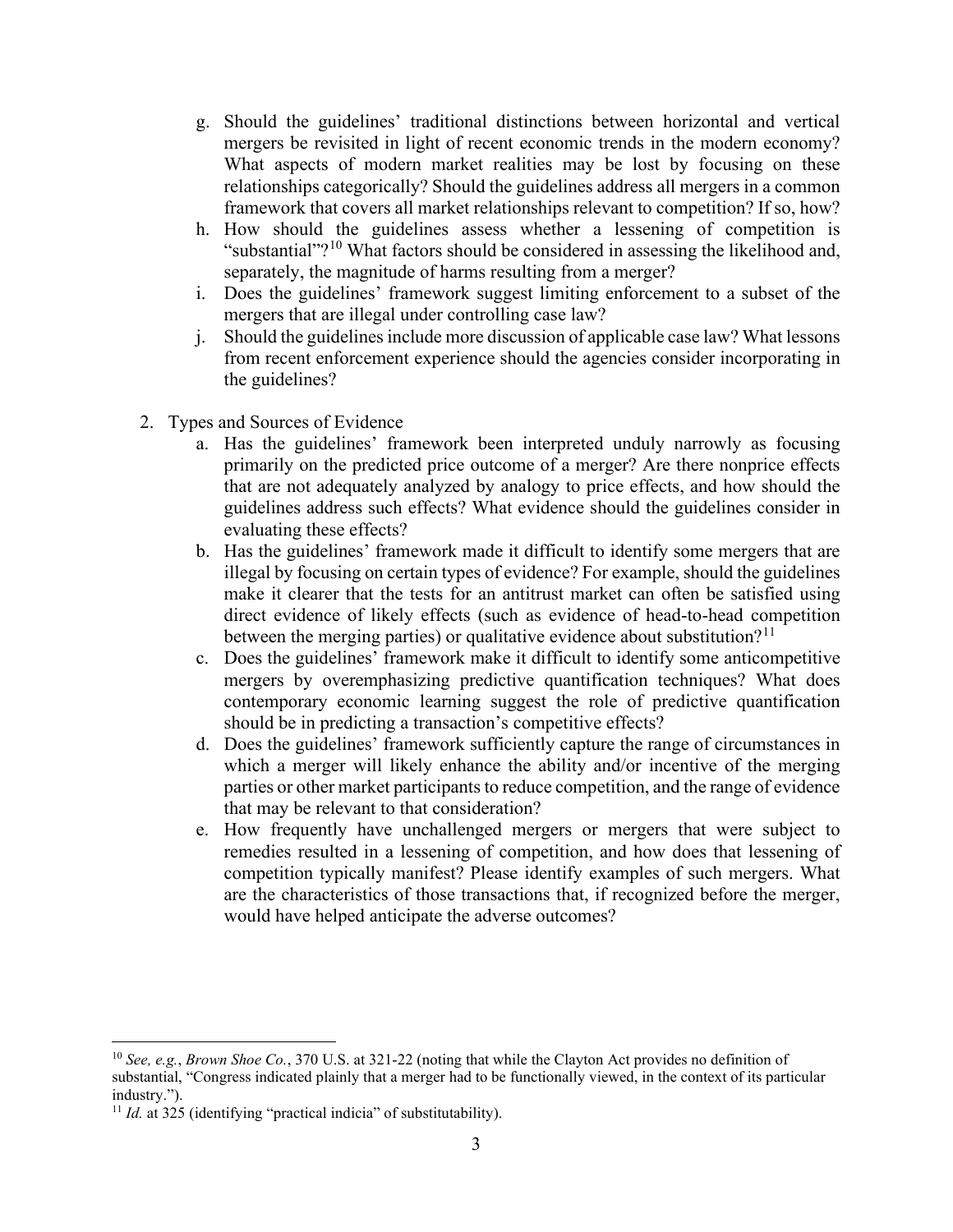- 3. Coordinated Effects
	- a. What developments have there been in research or practice with respect to identifying possible coordinated effects from a merger? What revisions, if any, to the guidelines should the agencies consider in light of those developments?
	- b. Does the guidelines' approach adequately account for the likelihood of coordinated effects in oligopolistic and oligopsonistic market structures?
	- c. How have changes in the modern economy affected the incentive and ability of firms to engage in harmful tacit coordination, particularly in oligopolistic and oligopsonistic markets? How should these changes affect enforcement?
	- d. How should the guidelines address the incentive and ability of firms to develop moats around oligopolistic and oligopsonistic market structures by explicit or parallel exclusionary conduct?
	- e. Should evidence of conscious parallelism in the relevant market be sufficient to establish that a merger will likely further diminish competition by facilitating oligopolistic post-merger coordination?
- 4. Unilateral Effects
	- a. What developments have there been in research or practice with respect to unilateral effects from a merger? What revisions, if any, to the guidelines' approach to unilateral effects should the agencies consider?
	- b. Should evidence of substantial competition between the merging parties be sufficient to establish the loss of competition due to merger?
- 5. Presumptions
	- a. Do the guidelines adequately identify mergers that are presumptively unlawful under controlling case  $\int_0^{\infty}$  law?<sup>12</sup> Do they accurately identify those circumstances where the agencies will conclude a merger would substantially lessen competition absent rebuttal evidence?
	- b. Does the structural presumption in the guidelines accurately reflect current understanding of the characteristics of mergers that prove to be anticompetitive? Should the guidelines be revised to adjust the stated thresholds, emphasize certain criteria, or include other metrics such as the number of significant competitors as a supplement or alternative to, or even as a replacement for, HHI-based metrics?
	- c. What specific metrics or observable features of a transaction, firm, or market should, alone or in combination, trigger a presumption that a horizontal transaction is anticompetitive? Are there factors that could be applied in such screens, such as whether the transaction involves a leading firm, a maverick firm, the closest competitor, or a nascent competitor? What would be their accuracy and predictive power relative to the quantitative factors in the guidelines?
	- d. Should the guidelines identify thresholds for customer diversion and margins that, solely or together, create a presumption of competitive harm from certain mergers?
	- e. What specific metrics or observable features of a transaction, firm, or market should, alone or in combination, trigger a presumption that a non-horizontal transaction is anticompetitive?

<sup>&</sup>lt;sup>12</sup> *Phil. Nat'l Bank*, 374 U.S. at 363 ("Without attempting to specify the smallest market share which would still be considered to threaten undue concentration, we are clear that 30% presents that threat.").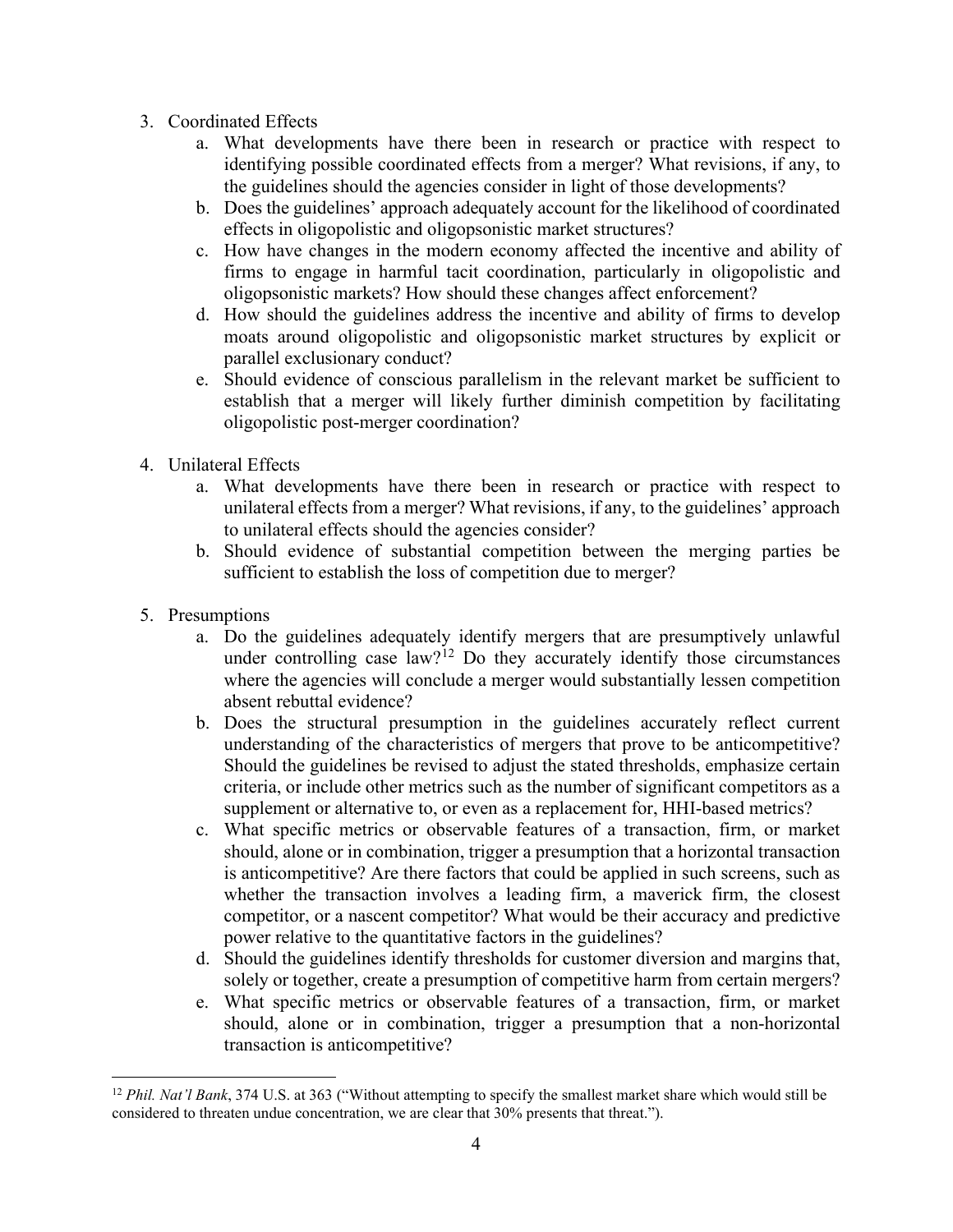- f. Would the inclusion of multiple alternative presumptions better reflect the diversity of transactions and evidence presented by the modern economy?
- g. Should separate metrics be considered or specified for markets involving labor, based on the unique characteristics of such markets (e.g., search frictions typically greater than those present in product/service markets)?
- h. How does the administrative cost and accuracy of the guidelines' structural presumption or any proposed alternative presumption(s), standing alone, compare to the administrative cost and accuracy of individually analyzing each transaction in depth?
- 6. Market Definition
	- a. Is it necessary to precisely define the market in every case?<sup>13</sup> In what cases is it more or less important? Does the importance of market definition vary between horizontal and non-horizontal mergers? What conclusions about the existence of a relevant market can be drawn from the identification of probable harm?
	- b. Are there tools used to define markets that are or should be unique to merger analysis? If so, which ones and why?
	- c. Where a market is defined, do the guidelines explain sufficiently clearly that markets can be defined using qualitative evidence, and that direct evidence of probable harm, such as evidence of substantial competition between the merging parties, is one way to define a market?
	- d. What conclusions about the existence of a relevant market can be drawn from direct evidence that one of the merging parties possesses market power? What factors constitute such direct evidence?
	- e. Are the guidelines sufficiently clear that the same product or service may be in multiple relevant antitrust markets depending on the competitive effects being evaluated?
	- f. Do the guidelines imply that precision is necessary or possible in defining relevant markets? In the various inputs used to define relevant markets?
	- g. Does the focus on the SSNIP test in implementing the Hypothetical Monopolist Test specifically, and in undertaking market definition more broadly, obscure the various types of harms in addition to price effects that may arise?
	- h. How should markets be defined when the potential harm to competition stems not from the risk of an immediate price increase, but instead from other longer-term or non-price factors such as a loss of innovation, changes to product quality or variety, or creation of new entry barriers?
	- i. Does a formalistic market definition exercise mask the potential for dynamic competition to be lost as a result of a merger, such as through emergent and disruptive competition, competition for the market, and the development of component competition to decrease dependency on stacks of services?

<sup>&</sup>lt;sup>13</sup> *Compare Brown Shoe Co.*, 370 U.S. at 324 ("determination of the relevant market is a necessary predicate to a finding of a violation of the Clayton Act because the threatened monopoly must be one which will substantially lessen competition 'within the area of effective competition.' Substantiality can be determined only in terms of the market affected."), with *Phil. Nat'l Bank*, 374 U.S. at 363 ("intense congressional concern with the trend toward concentration warrants dispensing, in certain cases, with elaborate proof of market structure, market behavior, or probable anticompetitive effects.").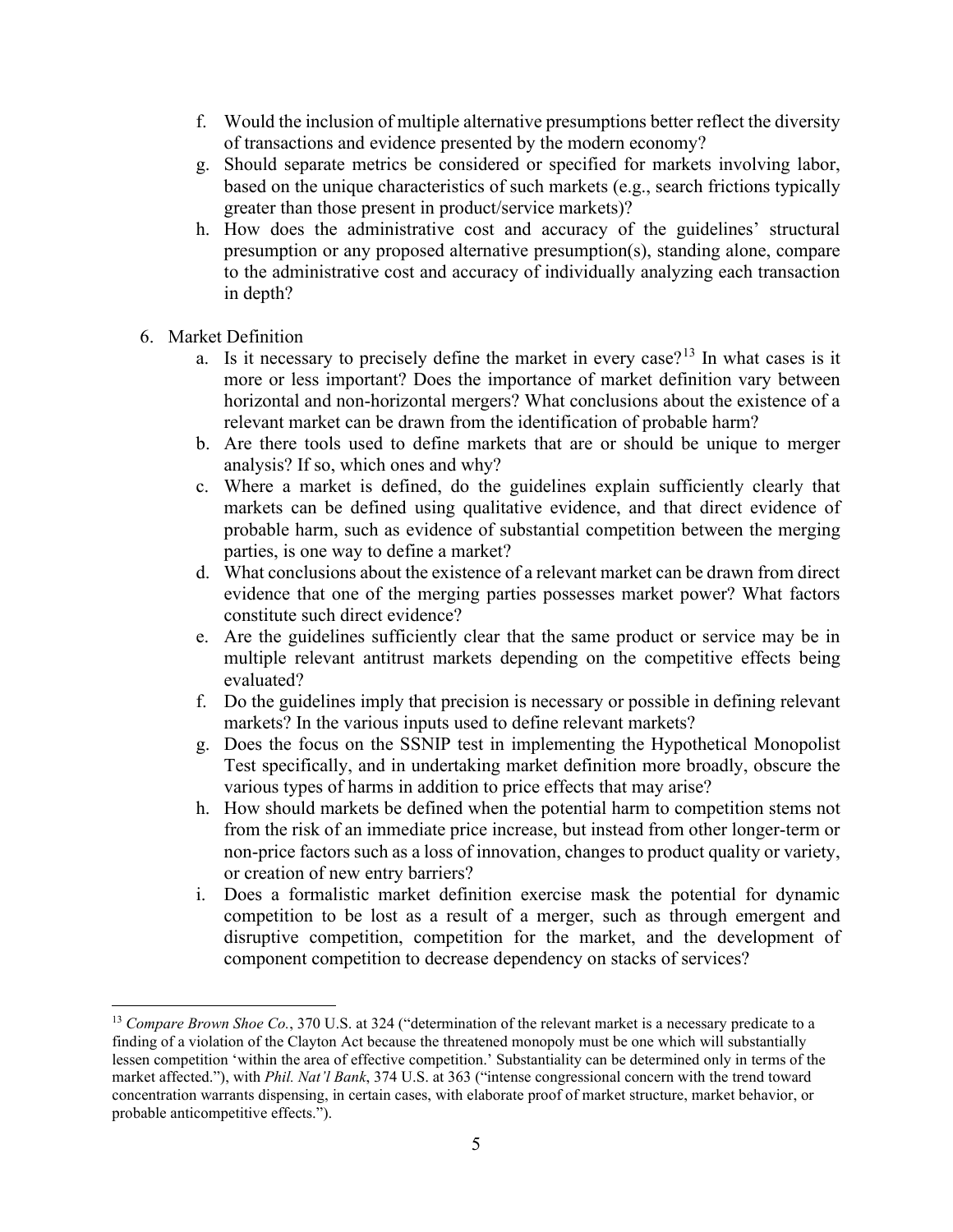- j. To what extent does a focus on product market overlaps fail to identify broader concerns about other aspects of competition?
- 7. Potential and Nascent Competition
	- a. What changes in standards or approaches would appropriately strengthen enforcement against mergers that eliminate a potential competitor?
	- b. Should the guidelines focus on whether either merging firm is contemplating entry<sup>14</sup> into, or is well situated to enter, a market where the other firm competes? Should it be sufficient to demonstrate either firm's capability of entering a concentrated market or that the acquiring firm has market power?
	- c. How can the guidelines characterize, and perhaps quantify, the importance of a potential competitor to market competition? What sources of evidence are most probative?
	- d. In the case of a nascent competitor—a firm that, while small now, might evolve into a competitive force—how should the guidelines assess its potential path of evolution into a plausible competitor? What degree of probability should serve as sufficient, especially in cases where technology and products evolve rapidly or unpredictably?<sup>15</sup> Should the sufficient probability vary depending on the degree of market concentration?
	- e. How should the guidelines account for the possibility that competition may develop from unexpected sources?
	- f. How should the guidelines assess an acquisition where the acquiring firm would likely develop its own product if acquisition was not possible?
- 8. Remedies
	- a. Parties often propose or alter divestitures or other partial remedies for an unlawful transaction after the agencies have expended significant resources investigating the competitive effects of the transaction as proposed. Should the guidelines adopt a formal process and deadlines for remedy proposals? How should any such approach be structured?
- 9. Monopsony Power and Labor Markets
	- a. How should the guidelines' analysis of monopsony power differ from its analysis of monopoly power? How, if at all, should the thresholds for applicable marketstructure presumptions differ from those used in analysis of monopoly power?
	- b. How should the guidelines treat a merger that may generate monopsony power, but does not substantially lessen competition in an output market?
	- c. Are there specific monopsony situations that the guidelines should address explicitly, such as monopsony power in labor markets? Are there differences between monopsony power in labor markets and other upstream markets?

<sup>14</sup> *See, e.g.*, *United States v. Falstaff Brewing Corp.*, 410 U.S. 526, 532 (1973) ("error lay in the assumption that because Falstaff, as a matter of fact, would never have entered the market *de novo*, it could in no sense be

<sup>&</sup>lt;sup>15</sup> See, e.g., *United States v. Microsoft Corp.*, 253 F. 3d 34, 79 (D.C. Cir. 2001) (finding that Java and Netscape constituted nascent competitive threats to Microsoft because they "showed potential" in the context of a Sherman Act § 2 monopolization claim).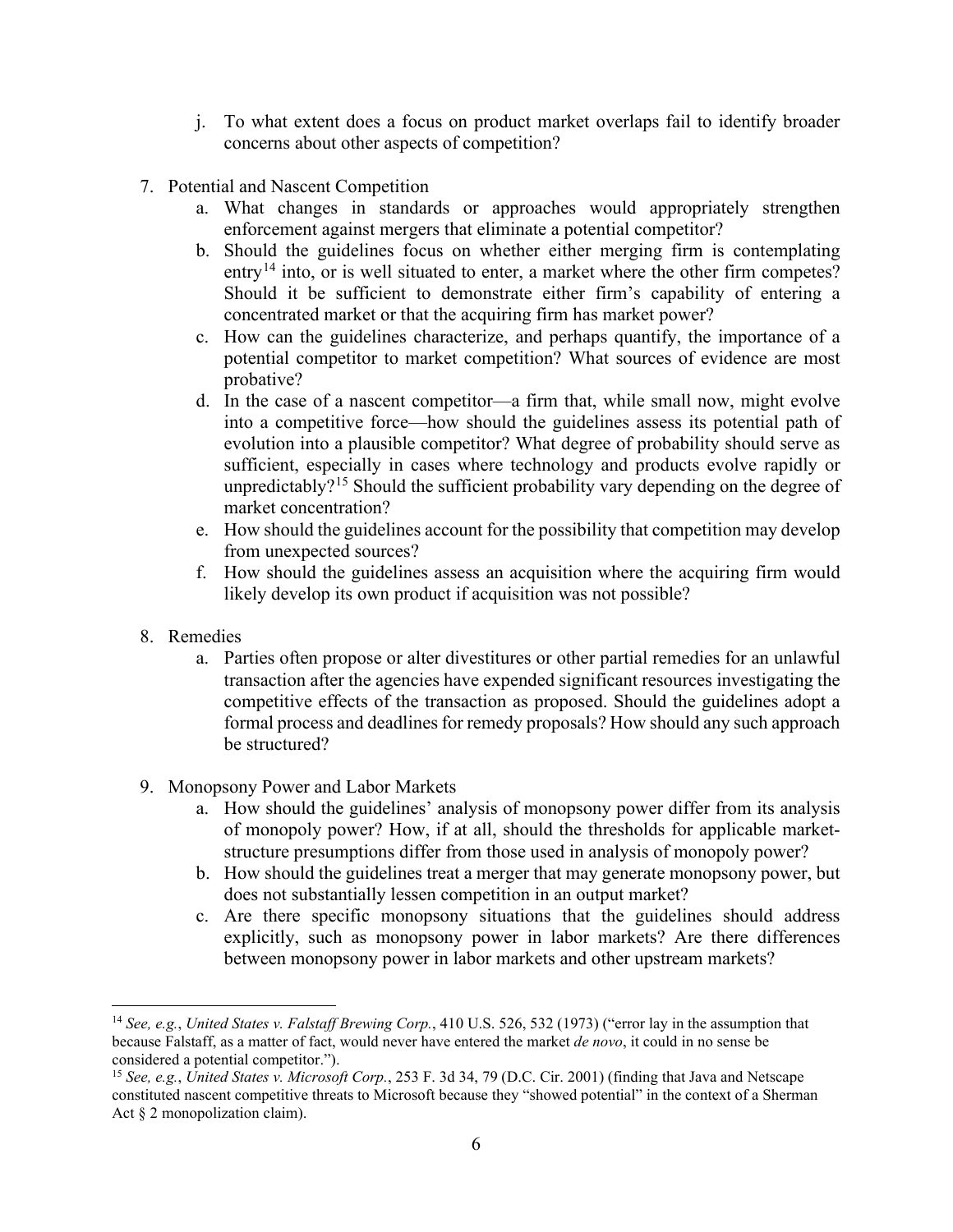- d. Do the guidelines set forth a sufficient framework to analyze mergers that may lessen competition in labor markets and thereby harm workers?
- e. In addition to employers' ability and incentive to exert downward pressure on wages via employment restrictions, what other signs of an uncompetitive labor market should the guidelines consider?
- f. What characteristics of labor markets are most likely to be associated with transactions that risk substantially lessening competition? What lessons about relevant labor markets can be taken from enforcement cases against identified anticompetitive restraints on competition for workers?
- g. In addition to wages, salaries, and other financial compensation, what aspects of workers' terms and conditions of employment should be considered?
- h. How should a labor market be defined in terms of job characteristics, geography, and worker flows? Should the guidelines adopt presumptions around the definition of relevant labor markets based on existing government analyses such as defined commuting zones and labor market areas? How should the guidelines address switching costs and other barriers to changing jobs?
- i. Should the guidelines address coordinated effects in upstream markets separately from coordinated effects in downstream markets?
- 10. Innovation and IP
	- a. Should the guidelines use a different approach to market definition when considering innovation as compared to price effects? Should market definition play a secondary role to analysis of how the merger directly affects the incentive to innovate?
	- b. To what extent does a focus on product market overlaps fail to identify broader concerns about incentives to innovate, particularly given that innovation may involve the creation of new product or service categories?
	- c. What approaches can the guidelines use to determine whether technologies subject to a license or acquisition either compete with or complement the licensee's or acquirer's own technologies? How do those approaches perform in circumstances where parties own or license many patents related to the same categories of products?
	- d. Where technology-by-technology analysis is impractical, what alternative methods of analysis could be used to identify anticompetitive concerns in merger cases involving intellectual property?
	- e. How should the guidelines analyze innovation in markets with high failure rates?
- 11. Digital Markets
	- a. How, if at all, should the guidelines' analysis of mergers in digital markets differ from mergers in other markets? How should markets be defined in the case of mergers in the digital sector where products and services undergo rapid change? How should the guidelines address prospective competitive harms in rapidly evolving markets?
	- b. How should the guidelines analyze mergers in markets subject to tipping toward oligopoly or monopoly, such as may result from significant network effects? How should the nature and timing of enforcement strategy differ in markets subject to tipping?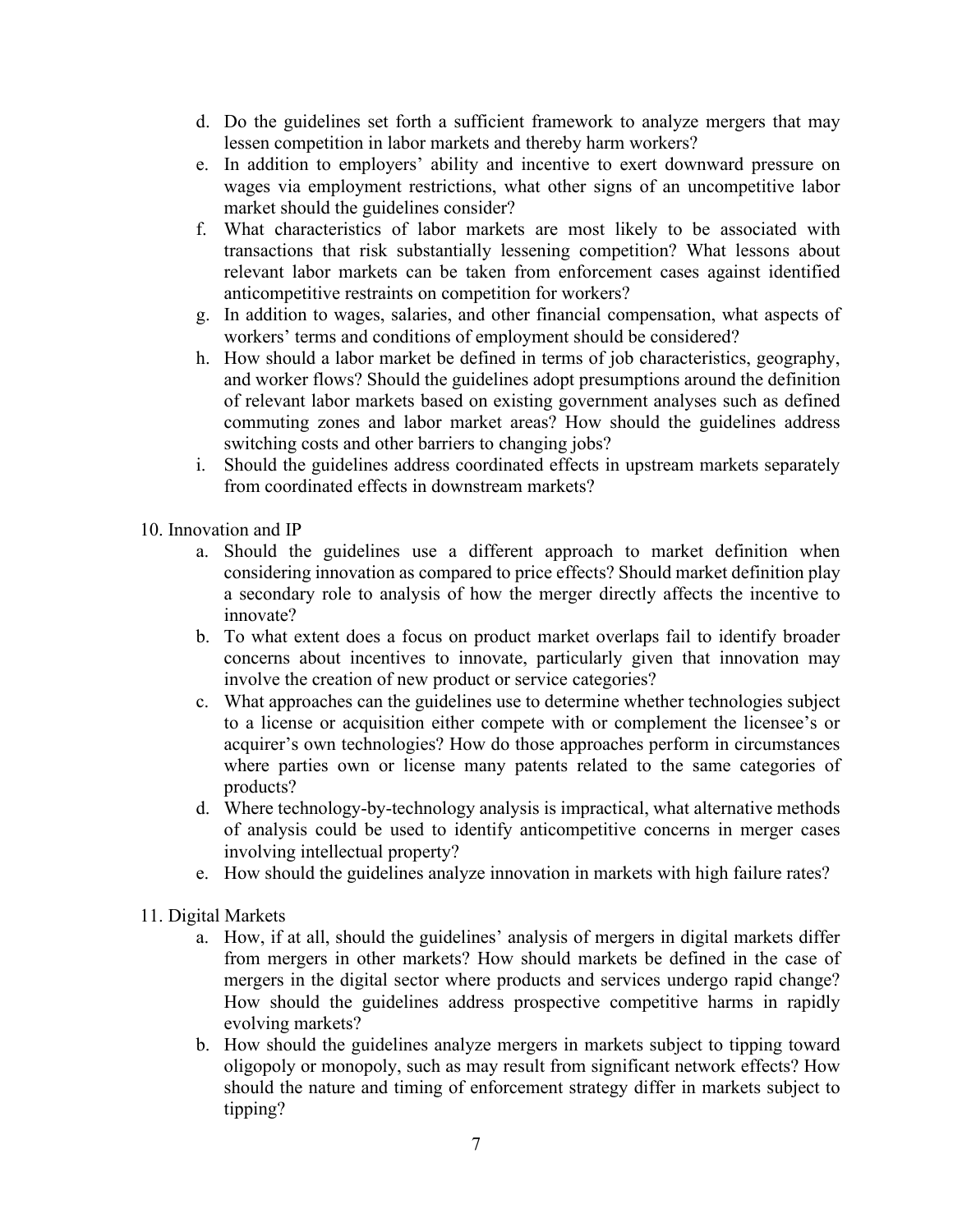- c. How should the guidelines approach market definition in zero-price markets, negative-price markets, or markets without explicit prices? Can "quality" and other characteristics play the same role as price in market definition?
- d. How should the guidelines evaluate mergers in two-sided simultaneous transaction platform markets? What are the competitively-relevant differences between twosided simultaneous transaction platforms and other kinds of multi-sided platforms?
- e. What are the appropriate indicia of market power in complex and multi-sided markets? Are traditional market definition approaches reliable frameworks for assessing the existence and magnitude of market power in these markets? Are other tools as effective or more effective than market definition in those contexts?
- f. How should the guidelines analyze mergers involving data aggregation as an important motive and/or effect? How should economies of scale and scope be measured in these cases?
- g. How should the guidelines account for multihoming or interoperability? To what degree does multihoming or interoperability offset competitive concerns in actual practice?
- h. How should the guidelines analyze mergers involving competition for attention? How should relevant markets be defined? What types of harms should the guidelines consider?
- 12. Special Characteristics Markets
	- a. Bargaining. Is the guidelines' approach to markets characterized by bargaining adequate? If not, what changes should be made? Does increased bargaining leverage give rise to competitive effects?
	- b. Auctions. Is the guidelines' approach to auction markets adequate? If not, what changes should be made?
	- c. Bundled products. Is the guidelines' approach to bundled products adequate? If not, what changes should be made?
	- d. Cluster markets. Is the guidelines' approach to cluster markets adequate? If not, what changes should be made, and in what circumstances should such markets be analyzed?
	- e. Price discrimination. In what circumstances is evidence of potential price discrimination helpful in defining a relevant market?<sup>16</sup> In those circumstances, how precise or targeted must price discrimination be to support a relevant market?
	- f. Non-horizontal mergers. Do the current guidelines adequately identify the full range of non-horizontal mergers that may harm competition? Should the guidelines address the acquiring firm's market power in markets adjacent to the target's business? Should the guidelines address the possibility that a large firm entering a new market comprised of smaller companies by acquiring one of those market participants may eliminate potential competition or raise entry barriers and thereby substantially lessen competition?
	- g. Consummated mergers. Do the current guidelines adequately explain the appropriate analysis of consummated mergers and the use of post-merger evidence?
	- h. Common ownership. Is the guidelines' approach to common ownership and horizontal stockholding adequate? If not, what changes should be made?

<sup>16</sup> *See, e.g.*, *Fed. Trade Comm'n v. Whole Foods Mkt, Inc.*, 548 F.3d 1028, 1039 (D.C. Cir. 2008).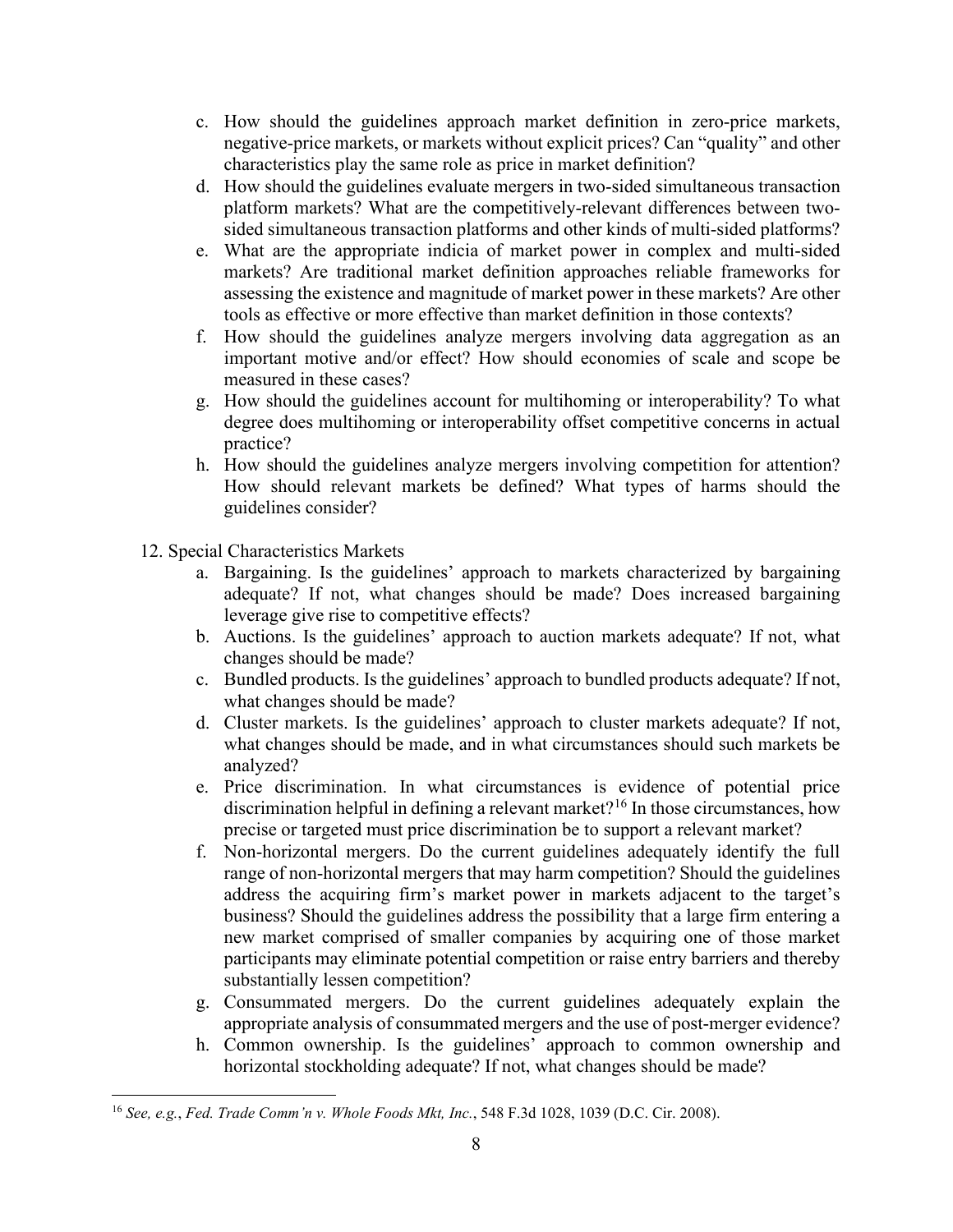- i. Private equity. Is the guidelines' approach to private equity acquisitions adequate? If not, what changes should be made?
- 13. Barriers to Firm Entry and Growth
	- a. Does the guidelines' approach to analyzing whether merger-induced entry may counteract a merger's potentially harmful effects account for modern learning?
	- b. What factors impact the ability of new firms to enter a market that are not currently addressed by the guidelines?
	- c. What objective indicators could be used to estimate the size and significance of entry barriers in a market, such as incumbent firm size, rates of entry and exit over time, behavior of capital markets toward new entrants, or other metrics?
	- d. To what extent should the guidelines treat an increase in the size of entry barriers or new impediments to rivals' growth as a harm to competition,  $17$  even in the absence of any identified potential entrant? How should they do so?
- 14. Efficiencies
	- a. Is the guidelines' approach to efficiencies consistent with the prevailing legal framework as enacted by Congress and interpreted by the courts?<sup>18</sup>
	- b. Do the guidelines reflect the best evidence regarding how often mergers in fact achieve the cost savings and other benefits claimed by merging parties? What are some examples of cases where merger-specific efficiencies were, in fact, realized or not realized? What types of claimed efficiencies and other benefits appear more likely to be realized? How often do these appear to be passed through to consumers? What evidence is there concerning the durability of any beneficial effects?
	- c. For those mergers that appear to yield cognizable efficiencies, what degree of certainty should the guidelines require that they cannot be achieved in any other way?
	- d. Where a merger is expected to generate cost savings via the elimination of "excess" or "redundant" capacity or workers, should the guidelines treat these savings as cognizable "efficiencies"? How should the guidelines address the potential for capacity reductions to reduce resilience of supply or otherwise lower product or service quality?
	- e. For those mergers that appear to yield lower input purchasing prices, how can cost savings due to monopsony power be distinguished from other forms of savings?
	- f. If mergers generally or often fail to realize cognizable efficiencies, how should that affect the guidelines' treatment of efficiency claims?
	- g. How often do mergers lead to cost or quality inefficiencies such as diseconomies of scale? Do the guidelines adequately address the possibility that a merger may lead to such inefficiency? How should the potential for such inefficiencies be addressed?

<sup>&</sup>lt;sup>17</sup> *See, e.g., Microsoft Corp.*, 253 F.3d at 55 (actions to prevent erosion of the "applications barrier to entry" constituted monopolization under Sherman Act § 2).

<sup>&</sup>lt;sup>18</sup> See, e.g., *Fed. Trade Comm'n v. Procter & Gamble Co.*, 386 U.S. 568, 580 (1967) ("Possible economies cannot be used as a defense to illegality. Congress was aware that some mergers which lessen competition may also result in economies but it struck the balance in favor of protecting competition."); *United States v. Anthem, Inc.*, 855 F.3d 345, 353 (D.C. Cir. 2017) ("it is not at all clear that [efficiencies] offer a viable legal defense to illegality under Section 7.").